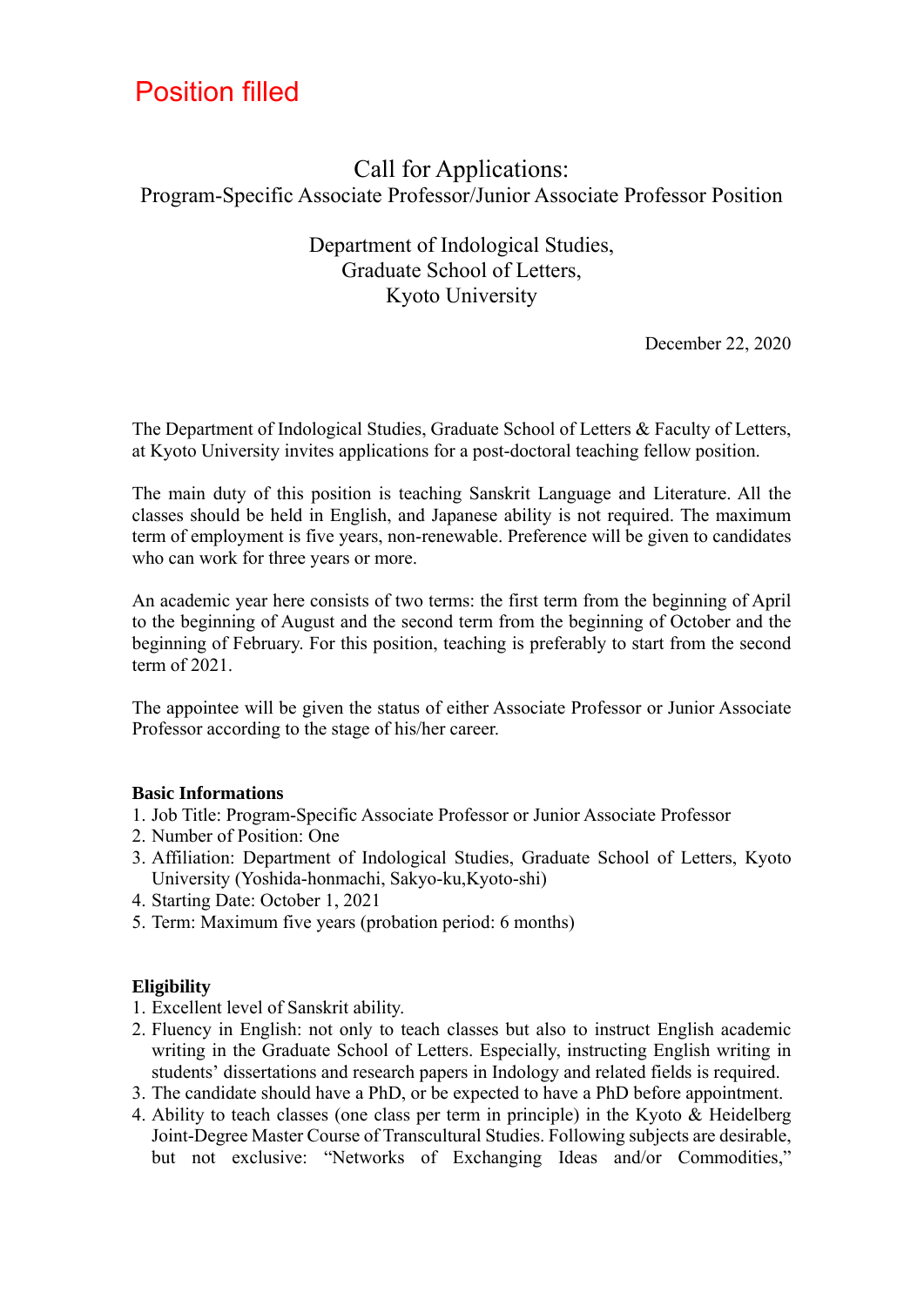"Transnational History (of Specific Subjects)," and "South Asian Cinema."

5. Preference will be given to the candidates who have the knowledge of Indo-European linguistics and/or other languages relevant to our field (Tamil, Pali, Prakrit, Hindi etc.), and to the candidates who can teach German or French reading class in the field of Indology and Buddhology.

### **Working Conditions**

- 1. Five days per week (Days off: Saturdays, Sundays, public holidays, Year-end and New Year holidays, Foundation Day, and summer vacation). Working hours: 38 hours 45 minutes per week under the flexible-hours system.
- 2. Salary is to be determined in accordance with the existing employment regulations of Kyoto University. Taxes, insurance and other applicable deductions shall be deducted from this amount. The travel cost from the home country to Japan at the time of appointment is paid by University.
- 3. The main duty is to teach six to eight classes per week (one class lasts one and half hour). The following classes are included in each term: Sanskrit Grammar, Academic English Writing, German/French Reading in the field of Indology and Buddhology, Basic Pāṇinian Grammar, and a Master-course class in Transcultural Studies. In addition to teaching classes, active involvement in the department's education programme and management will be expected.
- 4. Holidays with pay are Max 20 days per year.
- 5. Eligible for MEXT\* mutual aid association membership, employment insurance, and workers' compensation insurance. \*Japan's Ministry of Education, Culture, Sports, Science and Technology
- 6. All allowances (commuting allowance, housing allowance, and dependency allowance) will not be paid.
- 7. At Kyoto University, smoking indoors is prohibited and smoking outdoors is prohibited except for designated areas in order to prevent secondhand smoke.

\* Kyoto University is committed to equal opportunity and affirmative action in employment.

Applicants should submit the following documents to the contact address mentioned below by March 19, 2021, either by email or by post. References should be sent separately by the referees. We may have online interviews for short-listed candidates.

#### **Documents to be submitted**

1. A cover letter stating your motivation and eligibility for this position

- 2. A CV
- 3. A brief sample syllabus of a class in Transcultural Studies
- 4. A set of copies of representative publications
- 5. Two references (referees' signature is not required when their references are sent to the contact person directly by email).